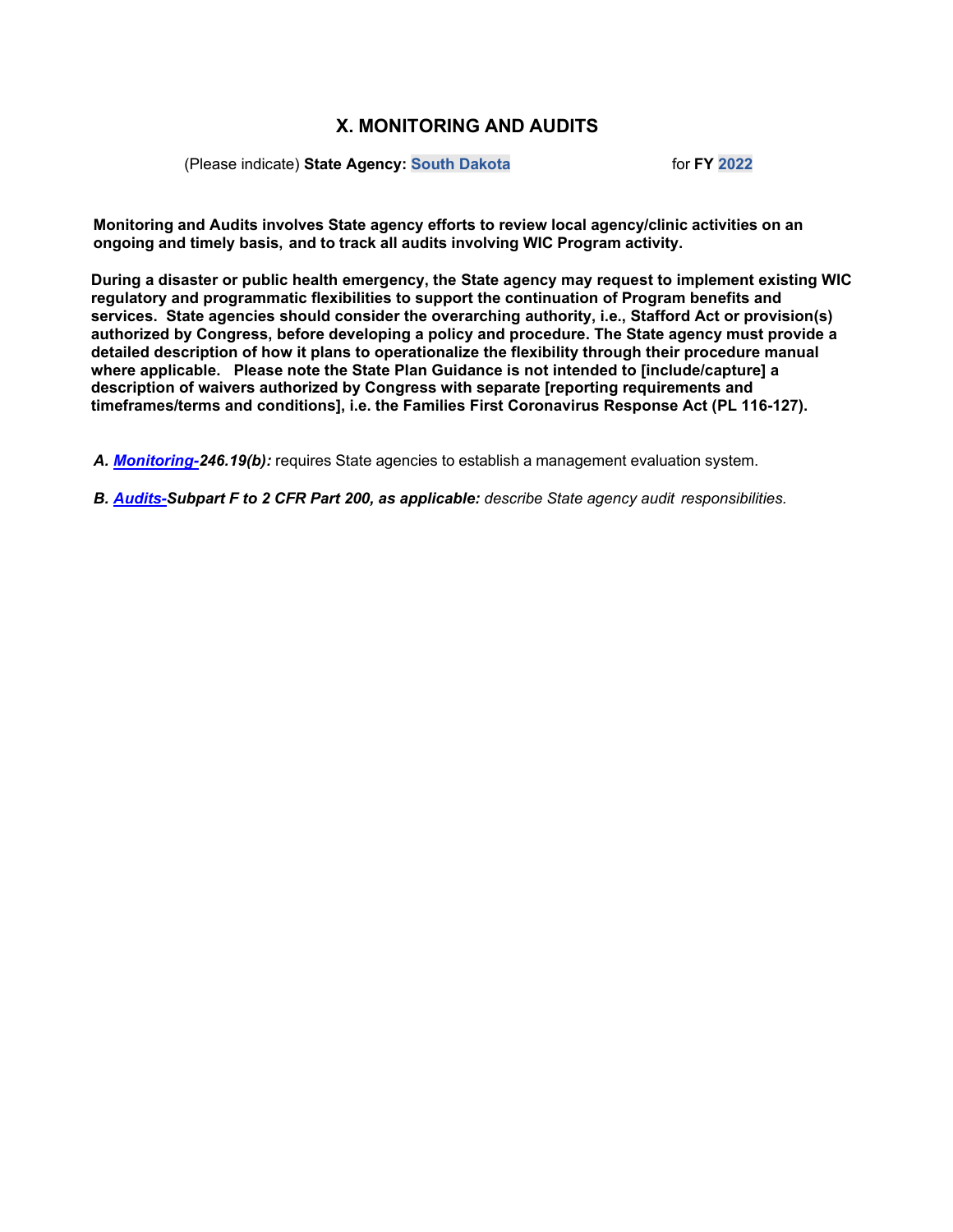# <span id="page-1-0"></span>**A. Monitoring**

- **1. Local Agency/Clinic Monitoring Activity (to be updated each year)**
- **a. Local agencies/clinics monitored:**
	- 3 Number of local agencies monitored last annual period
	- 18 Number of clinics monitored last annual period
	- 4 Number of local agencies to be monitored this current annual period
	- 24 Number of clinics to be monitored this current annual period

Specify last annual period, from: 01/01/2020 to 12/31/2020 (month/day/year – month/day/year; must be applied consistently)

Specify current annual period, from: 01/01/2021 to 12/31/2021 (month/day/year – month/day/year; must be applied consistently

- **b. Number of local agencies/clinics required to submit Corrective Action Plans (CAPs) to address deficiencies identified during monitoring last year: 18 (Number)**
- **c. The State agency uses a tracking device, such as a chart or spreadsheet, which summarizes the reviews of all local agencies.**

 $\boxtimes$  Yes  $\Box$  No

**If the State agency uses a tracking device, it shows (check all that apply):**

- $\boxtimes$  Date of most recent review for each local agency/clinic
- $\boxtimes$  Number of clinics reviewed in most recent review for each local agency/clinic

⊠ Listing of findings for most recent review of each local agency/clinic

- $\boxtimes$  Date of State agency notice of findings in most recent review for each local agency/clinic
- $\boxtimes$  Date of local agency/clinic corrective action plan in most recent review for each local agency and/or clinics
- $\Box$  Outcome of corrective action plan
- **d. In preparing to conduct a local agency review, the State agency reviews data reports on:**
	- $\Box$  No-shows by category
	- ☐ Administrative costs claimed
	- ☐ Financial reports
	- $\boxtimes$  Priorities served
	- ☒ Caseload
	- □ Racial/ethnicity
	- $\boxtimes$  Staff/participant ratios
	- $\boxtimes$  Participant nutrition surveillance data for participants in that local agency/clinic
	- ☒ Other (specify): Show Rate, Program Misuse, Scheduling, Referral

Information, Formula usage, Breastfeeding

#### **ADDITIONAL DETAIL: Monitoring & Audits Appendix and/or Procedure Manual (citation):** Refer to WIC Manual Chapter 9 Program Compliance/ 9.04 Program Compliance Review;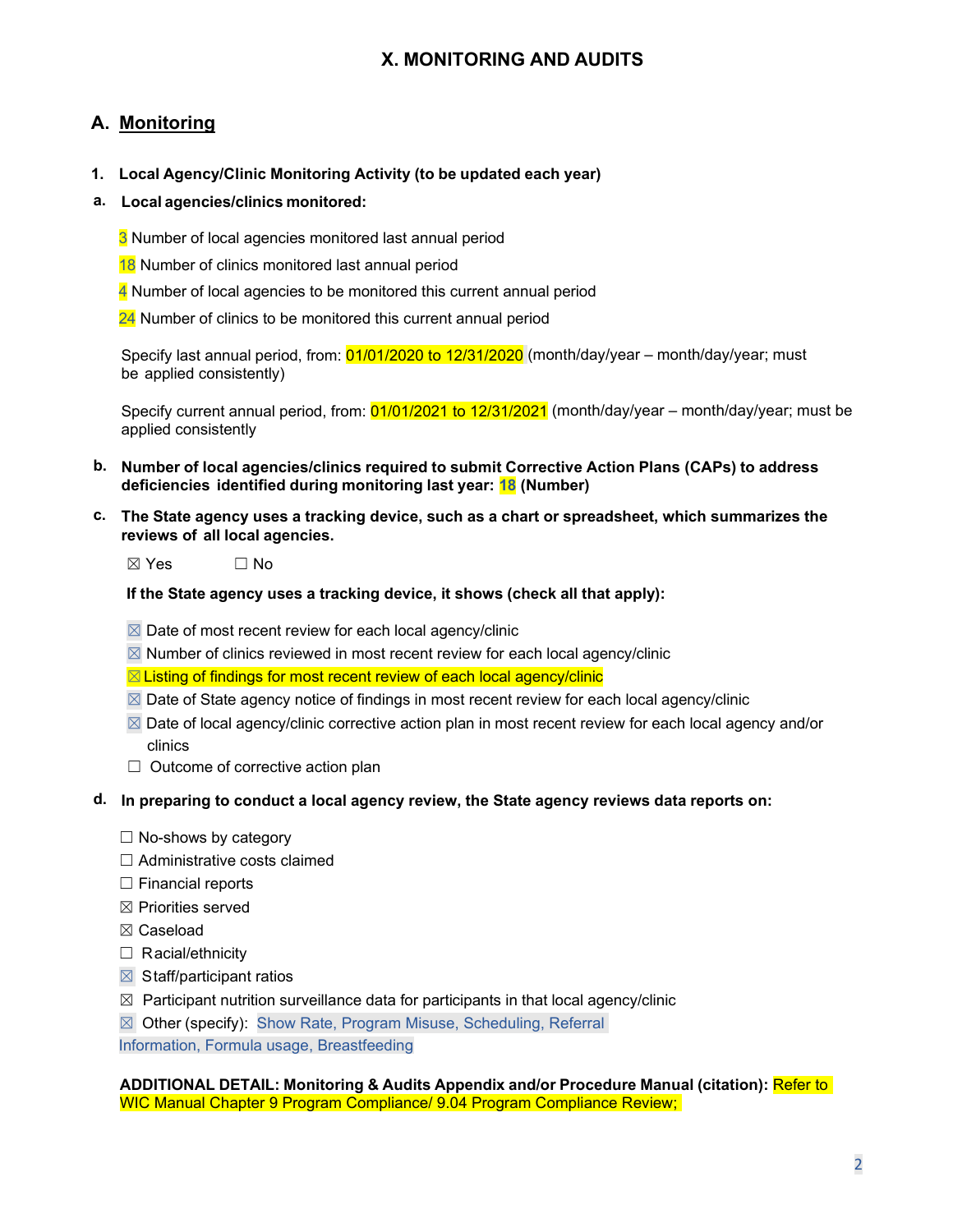#### [www.sdwic.org/knowledge](http://www.sdwic.org/knowledge)

### **2. Local Agency/Clinic Monitoring Procedure**

**a. The State agency uses an established protocol when it monitors local agencies/clinics.**

 $\boxtimes$  Yes  $\Box$  No

**If yes, please provide the citation of where it can be found in the appendix or procedure manual:** Refer to WIC Manual Chapter 9 Program Compliance/ 9.04 Program Compliance Review; www.sdwic.org/knowledge

### **This monitoring protocol includes:**

- $\boxtimes$  Advance notification of monitoring visit
- $\boxtimes$  Determination of timeframes for conducting the review
- $\boxtimes$  Designation of local agency/clinic staff to assist State agency staff during review
- $\boxtimes$  Discussion of review findings on-site with local agency/clinic
- $\boxtimes$  Specified time frame for providing written review report
- $\boxtimes$  Specified time frame for local agency/clinic submission of corrective action plan, not to exceed 60 days from receipt of State agency's report
- $\boxtimes$  Instructions or guidance for preparation of corrective action plan (e.g., inclusion of implementation time frames)
- $\boxtimes$  Evaluation of adequacy of corrective action
- $\boxtimes$  Follow-up with local agency/clinic to ensure corrective action measures are implemented
- $\boxtimes$  Written notification of closure of the review
- $\Box$  Other (specify):
- **b. Monitoring of local agencies/clinics is conducted by (check all that apply**):
	- $\boxtimes$  State WIC staff
	- $\boxtimes$  District or regional staff
	- $\Box$  Other health programs
	- $\Box$  Other (specify):

#### **c. Specialists in the following areas monitor the areas of their expertise:**

- $\boxtimes$  Certification and eligibility determination
- ☒ Caseload management
- $\boxtimes$  Nutrition service
- $\boxtimes$  Breastfeeding promotion and support
- $\boxtimes$  Targeting and outreach policies
- $\Box$  Financial management of administrative funds
- ☒Food delivery system
- ☒ Vendor management
- $\boxtimes$  Civil rights
- $\boxtimes$  Information Systems security
- ☐ Other (specify):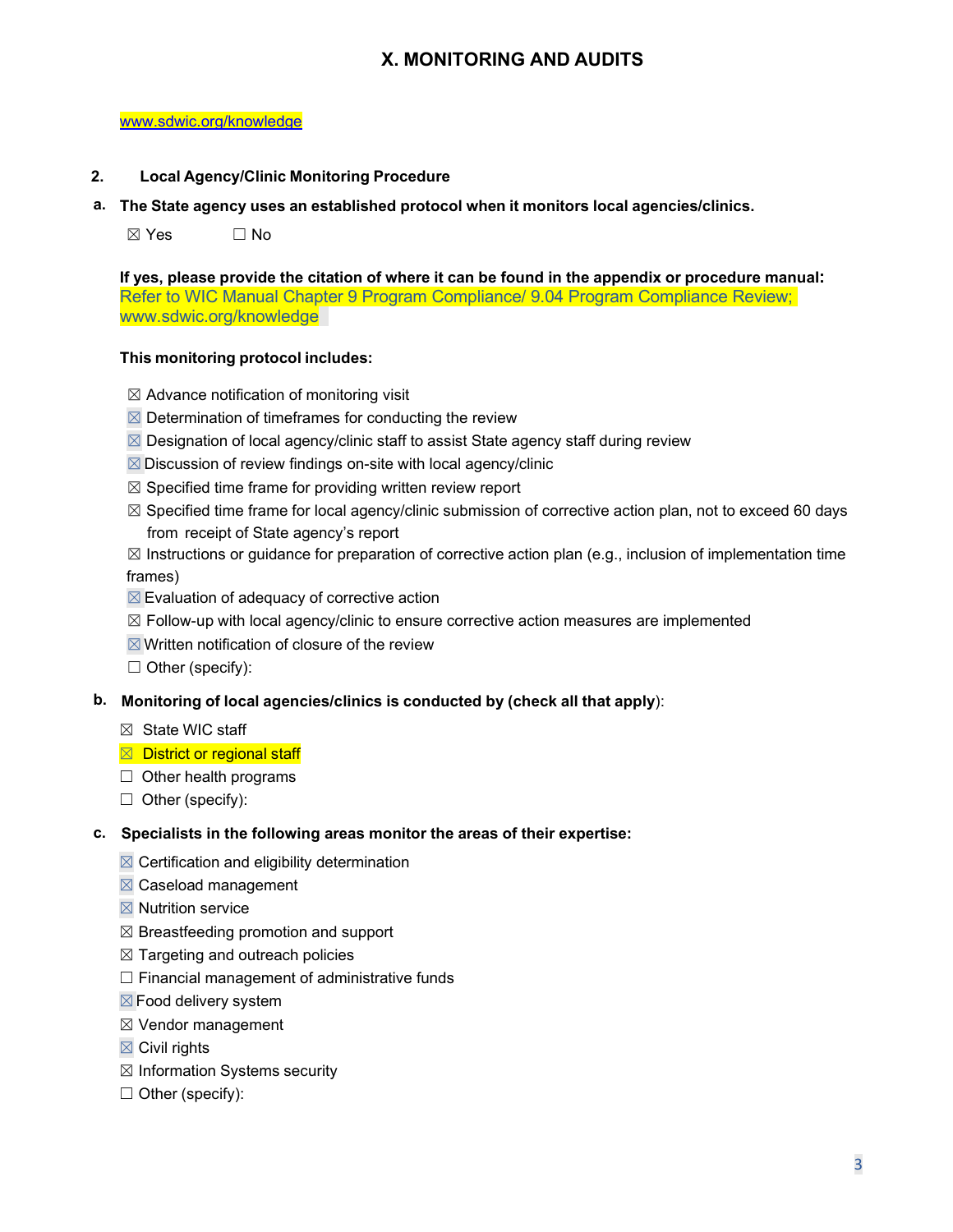**If the State agency uses reviewers to monitor areas in which they do not have expertise and/or prior knowledge, describe how the State agency trains or equips its reviewers to conduct the review:**

**d. The State agency uses a standard local agency/clinic review form.**

 $\boxtimes$  Yes  $\Box$  No

If yes, please provide the citation of where it can be found in the appendix or procedure manual: Refer to WIC Manual Chapter 9 Program Compliance/ 9.04 Program Compliance Review; [www.sdwic.org/knowledge](http://www.sdwic.org/knowledge)

### **If yes, the review form covers the following areas:**

- $\boxtimes$  An assessment of local agency/clinic management
- $\boxtimes$  An assessment of patient flow
- $\boxtimes$  Certification case file reviews, including procedures for determining adjunctive income eligibility
- ☒Caseload management
- $\boxtimes$  Training of local agency and clinic staff
- $\boxtimes$  Nutrition education
- $\boxtimes$  Breastfeeding promotion and support
- $\boxtimes$  Targeting and outreach policies
- $\Box$  Financial management of administrative funds
- ☒Validation of staff time spent on WIC
- $\Box$  Food instrument accountability
- $\Box$  Vendor training and monitoring, if these functions are delegated to a local agency/clinic
- $\boxtimes$  Civil rights compliance

⊠ Other (specify): Program Misuse, Environmental Review (required posters, ADA compliance, referral list) **EBT** 

Cards inventory review.

#### **e. The State agency has developed procedures for local agencies/clinics to use when they evaluate:**

- $\boxtimes$  Their own operations
- $\Box$  Subsidiary/satellite operations (e.g., county health department clinic)

 $\boxtimes$  Subcontractors (e.g., community action program, hospital)

☐ Homeless facilities/institutions

 $\Box$  Other (specify):

If you selected any of the options above, please provide the citation of where it can be found in the appendix **or procedure manual and answer the following questions:** Refer to WIC Manual Chapter 9 Program Compliance/ 9.04 Program Compliance Review; [www.sdwic.org/knowledge](http://www.sdwic.org/knowledge)

### **Do these procedures include a monitoring tool?**

 $\boxtimes$  Yes  $\Box$  No

## **Are all local agencies/clinics required to follow these procedures?**

 $\boxtimes$  Yes  $\Box$  No (specify basis for exemptions):

**ADDITIONAL DETAIL: Monitoring & Audits Appendix and/or Procedure Manual (citation):** Refer to WIC Manual Chapter 9 Program Compliance/ 9.04 Program Compliance Review; [www.sdwic.org/knowledge](http://www.sdwic.org/knowledge)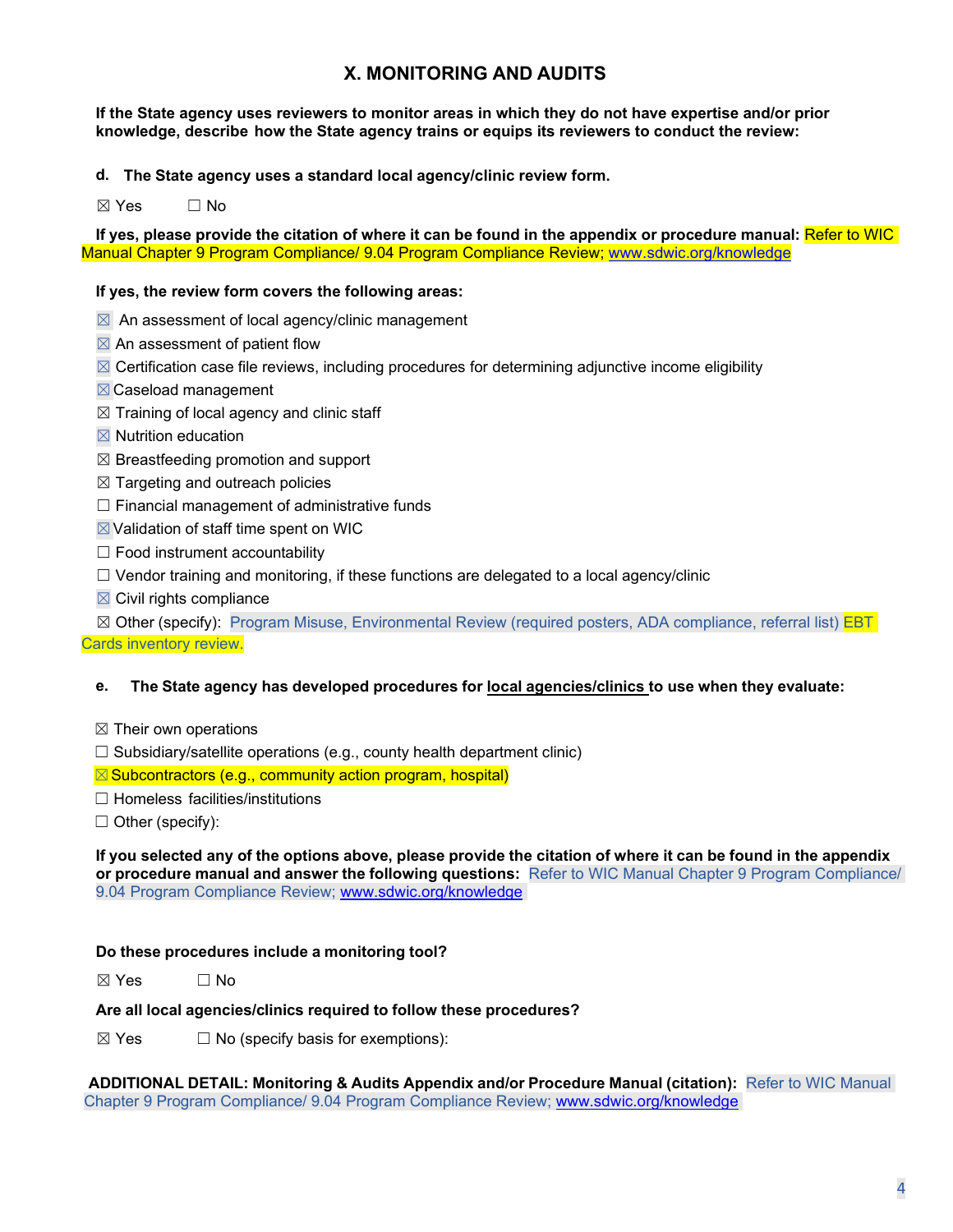- **3. Use of Local Agency/Clinic Review Data**
- a. **The State agency analyzes the results of local agency/clinic monitoring visits to determine whether deficient areas are common among its local agencies/clinics.**

 $\boxtimes$  Yes  $\Box$  No

- b. **The State agency utilizes local agency/clinic review data to (check all that apply):**
	- $\boxtimes$  Identify outstanding operational approaches that could be shared with other local agencies/clinic
	- $\boxtimes$  Track individual local agency/clinic performance
	- $\Box$  Compare administrative costs/expenses among local agencies/clinics
	- $\boxtimes$  Compare staffing and organization among local agencies/clinics
	- $\boxtimes$  Other (specify): Review Policy/Procedures and overall program

operations within the WIC program

**ADDITIONAL DETAIL: Monitoring & Audits Appendix and/or Procedure Manual (citation):** Refer to WIC Manual Chapter 9 Program Compliance/ 9.04 Program Compliance Review; [www.sdwic.org/knowledge](http://www.sdwic.org/knowledge)

## <span id="page-4-0"></span>**B. Audits**

**Do not include management evaluations or other reviews conducted by FNS regional offices or by WIC State** agencies. This section concerns the audits conducted under Subpart F to 2 CFR Part 200 and audits conducted **by USDA's OIG.**

- **1. Audits (Federal, State, and Local)**
- **a. Number of audits conducted during FY- : .**
- **b. Entities audited (includes both Auditor(s) Period of Status/disposition of audit at this State and local agencies) Audit time (management decision, final**

**action, etc.**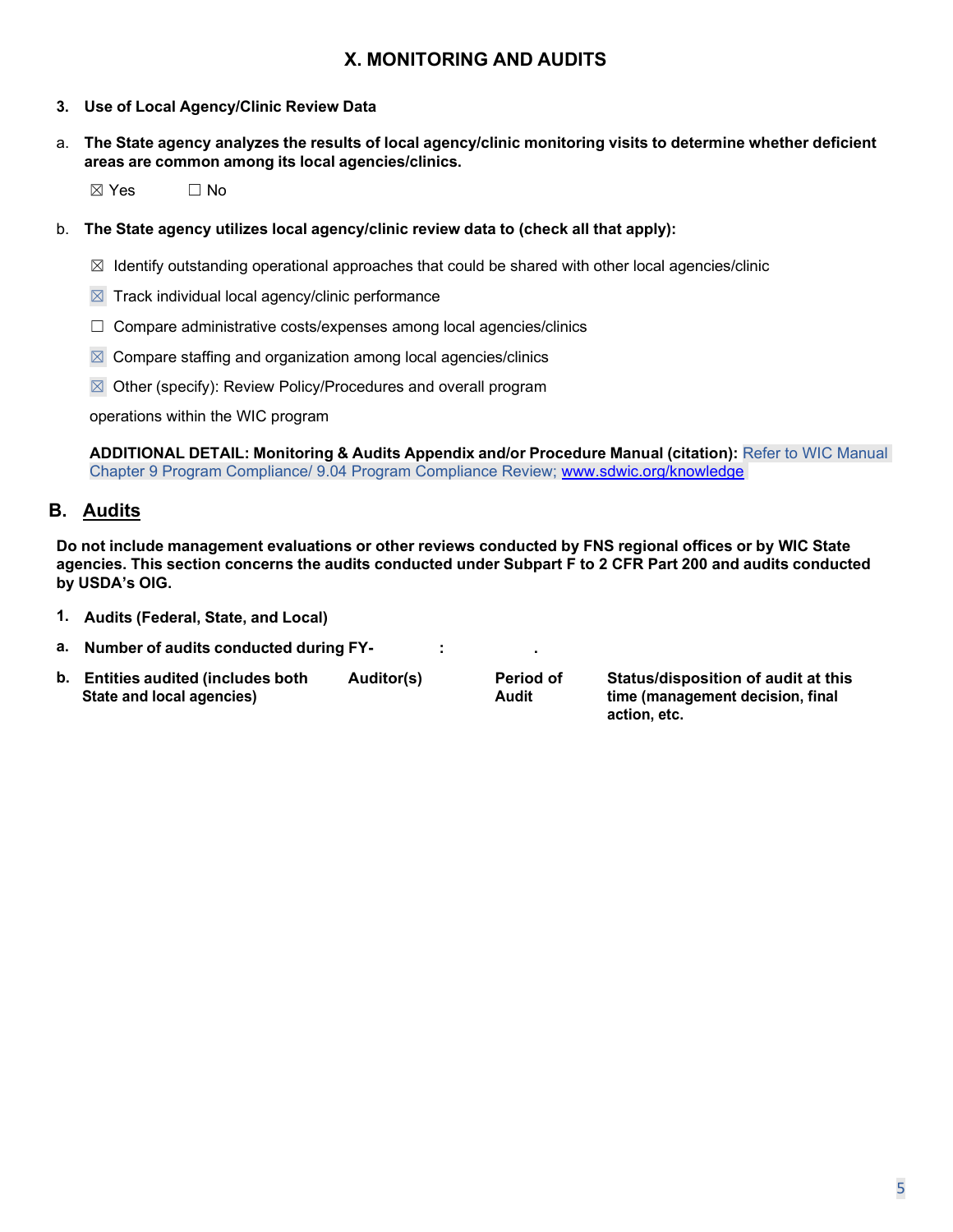If additional audits were conducted, please provide separately.

c. Entities not audited and reason (e.g., local office is not a subrecipient local agency, non-federal entity did not **expend \$750,000 or more in Federal funds during the fiscal year, etc.)**

**Entities not audited (includes Reason Entity Not Audited both State and local agencies)**

### **ADDITIONAL DETAIL: Monitoring & Audits Appendix and/or Procedure Manual (citation):**

- **2. Audit Management Decision**
- a. Methods used by the State agency to ensure that corrective action is taken on audit findings include **(check all that apply)**:
	- $\Box$  State agency has a copy of the corrective action plan on file.
	- $\Box$  State agency tracks audits to determine if the same problems are recurring from year to year.
	- $\Box$  Local agency must file periodic reports.
	- $\Box$  State agency contacts local agency by phone or in writing periodically.
	- $\Box$  State agency visits local agency.
	- ☐ Other (specify):

#### b. State agency actions taken to ensure that all claim amounts are recovered include (check all that apply):

- $\Box$  Local agency files periodic reports.
- $\Box$  State agency contacts local agency by phone or in writing.
- $\Box$  State agency monitors receipt of a check in the amount of an audit claim.
- ☐State agency establishes and employs billing/offsetting of account procedures.

☐Other (specify):

#### **c. State agency accounting procedures for claim amounts recovered:**

- ☐ Recovered claim amounts from prior fiscal years are returned to FNS.
- $\Box$  Recovered claim amounts are reallocated if collected within the same fiscal year.
- $\Box$  Claim amounts are verified with local agency.
- ☐ Other (specify):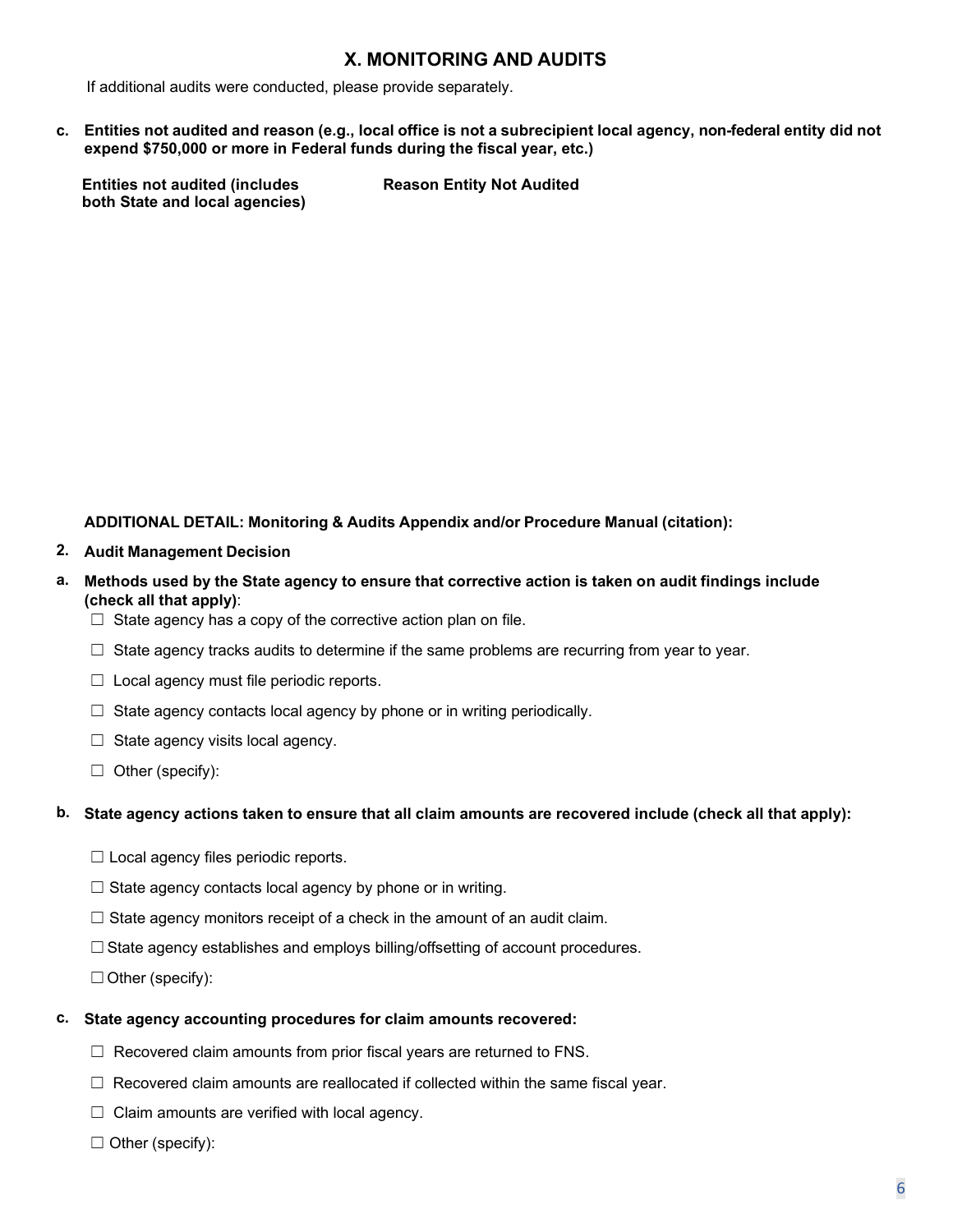### **ADDITIONAL DETAIL: Monitoring & Audits Appendix and/or Procedure Manual (citation):**

- **3. Availability of Audit Reports**
- a. The State agency receives and maintains for at least three years copies of all organization-wide audits **involving the WIC Program and maintains a listing of those audits.**

 $\boxtimes$  Yes  $\Box$  No, copies are retained by:

- b. Procedures used for maintaining files to reflect the trail from the receipt of the audit to final action include:
	- $\Box$  Detailed breakdown of each audit finding is tracked separately.
	- $\Box$  Individuals are assigned to monitor each audit.
	- $\boxtimes$  One individual is assigned to monitor all audits.

 $\Box$  Other (specify):

**c. The State agency maintains a listing of all planned audits for the coming Fiscal Year.**

 $\square$  Yes  $\square$  No

**(Indicate recent FYs which included WIC in the single audit report):**

- **d. The State agency ensures WIC participation in the single audit and other audits by (check all that apply):**
	- $\Box$  Developing a tracking system that monitors the status of each audit
	- $\Box$  Establishing a contact person for each audit
	- $\Box$  Including this audit requirement in the local agency contract
	- □ Other (specify): State Legislative Audit Organization and DOH

Fiscal Office Subrecipient audits.

#### **ADDITIONAL DETAIL: Monitoring & Audits Appendix and/or Procedure Manual (citation):** STATE AUDIT

The South Dakota Department of Health, WIC Program is audited by Legislative Audit. Entities reviewed include: accounting procedures, funding distribution, expenditures, reconciliation practices, federal reporting, program policies, time studies and compliance. Through the audit process, the Department ensures WIC compliance in A-133 Circular.

Findings are reported to the Department of Health's Fiscal Office which is responsible for the Audit Report, works with the WIC Program to ensure corrective actions are taken on findings, and maintains the audit and documentation for three years after a successful completion of audit findings.

### LOCAL AUDIT

Because the organization of Local Agencies in South Dakota comes under the jurisdiction of the State, monitoring of Local Agency costs are done the same as the State Audit for all expenditures with the exception of county clerical support. Legislative Audit is also responsible for a county audit which includes the WIC Program, utilizing the same guidelines as the State Audit. An audit report is sent to the County Commissioners and the Department of Health's Fiscal Office who in turn works with the WIC Program to ensure appropriate corrective action.

The review guide, "Fiscal Fitness Review Guide", will be shared with Legislative Audit for consideration in their review. Legislative Audit procedures are available upon request.

All contracts greater than \$500,000 or if the sub-recipient could potentially receive more than \$500,000 in federal funds must contain the following paragraph:

#### AUDIT REQUIREMENTS PROVISION:

#### (EXPENDING \$500,000 OR MORE)

A nonprofit sub-recipient, (as well as profit hospitals) (Provider), expending \$500,000 or more in one year in Federal awards, must have an annual audit made in accordance with Office of Management and Budget Circular A-133, Audits of Institutions of Higher Education and Other Nonprofit Institutions and the Auditor General's guidelines.